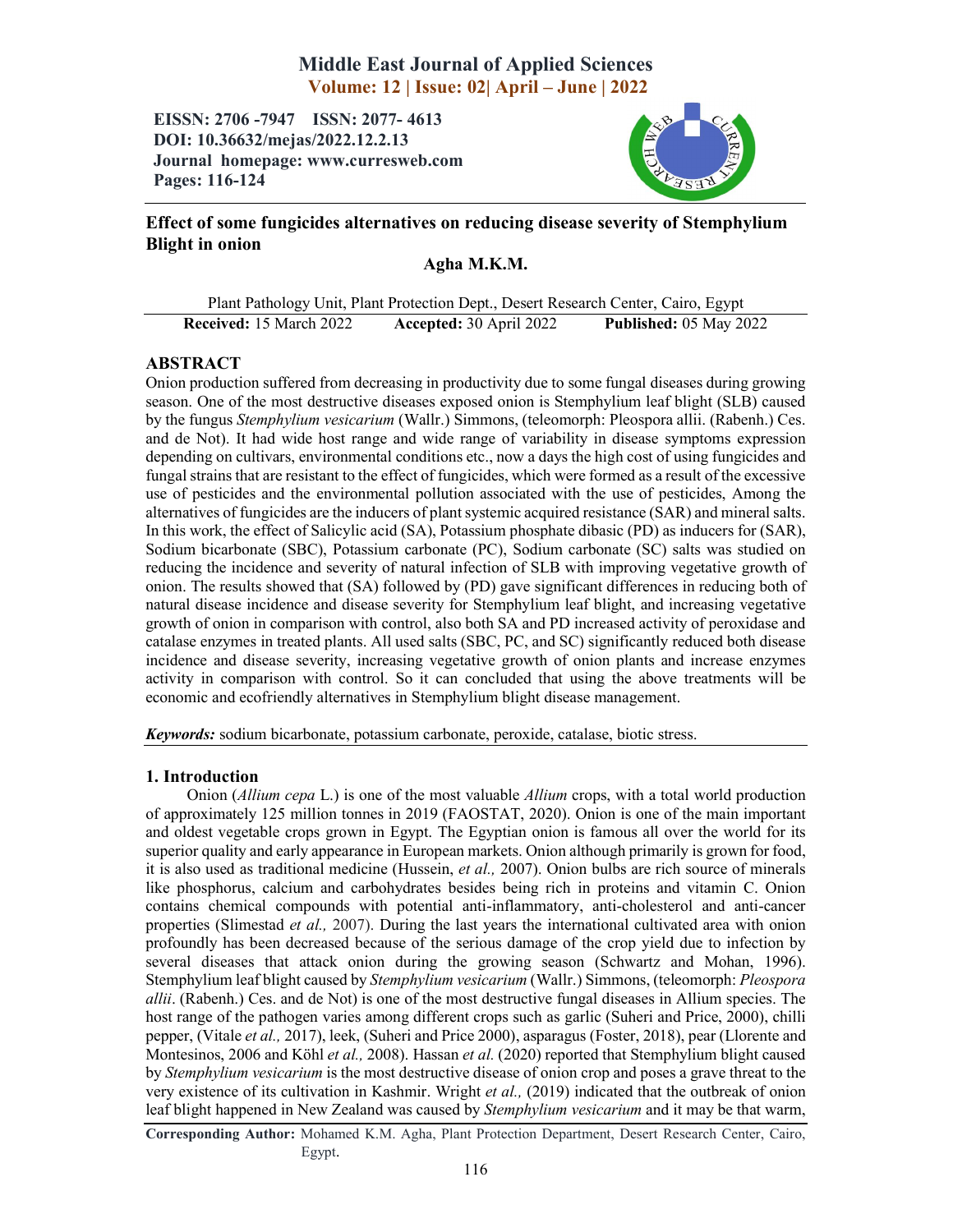and wet summer possibly contributed to this outbreak. Hassan, *et al.* (2007) isolated *Stemphylium vesicarium* for first time in Egypt. Abo-Elyousr *et al.* (2017) reported that in Egypt, Stemphylium blight is one of the most important disease attacked onion plant and sometimes causes 100% loss especially in seed production. Gedefaw *et al.* (2019) reported for a first time *Stemphylium vesicarium* as causal agent for *Stemphylium* leaf blight in Ethiopia. The disease incidence was up to 95.2% and severity up to 4.67 where in some fields it has been causing early plant senescence and reduced bulb size. The disease is characterized by appearance of small yellow to orange streaks which soon develop into elongated, spindle shaped to ovate elongated diffused spots surrounded by pinkish margins, oval lesions that turned brown as they expanded eventually coalescing and killing affected leaves. The disease can cause severe damage, especially to the onion seed crop and losses of about 80-85% on the crop by affecting leaves and seed stalk leaves affected by *Stemphylium* blight (Tomaz and Lima, 1988; Shishkoff and Lorbeer 1989). Under natural epiphytotics, *S. vesicarium* has been found to express a wide range of variability in disease symptoms expression depending upon the onion cultivars, environmental conditions etc. as observed by various workers (Hosen *et al.,* 2009; Arzanlou *et al.,* 2012; Nisha, 2013). According to Thind (2001) disease initiated as small, yellow to pale orange flecks which develop in the middle of leaf and soon became elongated, spindle shaped to ovate spots surrounded by characteristic margins. Later these spores turn grey at centre with the development of conidiophores and conidia and giving the leaves a brightened appearance. Sharma and Sharma (1999) reported that infection caused by Stemphylium vesicarium occurred on the leaves and inflorescence stalks of onion in the form of small, light yellow to brown water-soaked streaks in the middle of leaves which soon became spindle shaped to ovate-elongate.

Salicylic acid (SA) has been recently included in the category of plant hormones for proper plant growth and tolerance to both biotic and abiotic stresses, the accumulation of SA within the plant is an important defensive signal in plants that is essential for inducing systemic acquired resistance (SAR) (Carr *et al.,* 2010). Thus, SA is an endogenous growth regulator of a phenolic nature, which is involved in the regulation of several physiological processes in crop plants such as stomata closure, ion uptake, inhibition of ethylene biosynthesis and transpiration, seed germination, yield, glycolysis, and flowering, (Amin *et al.,* 2007 and Khan *et al.,* 2007). Aldesuquy *et al.* (2015) reported that the applied of salicylic acid induced additional increase in activity of defense enzymes (i.e., peroxidase, polyphenol oxidase and phenyl alanine ammonia lyase) in infected faba bean plants with *Botrytis fabae*, and the most effective treatment in enhancement faba bean resistance was salicylic acid. Onion plants treated by Salicylic Acid (SA) and inoculated with *Stemphylium vesicarium* showed significantly higher peroxidase, poly phenoloxidase, SA content and phenolic content than inoculated water-treated plants (Abo-Elyousr *et al.,* 2009). Spraying salicylic acid caused significant increase in most growth characters, photosynthetic pigments content/ leaves, yield and its quality, total soluble sugars, total free amino acids, total phenols and total indoles. Amin *et al.,* (2007) and Bhasker *et al.,* (2020), revealed that spraying onion plants with Salicylic acid (SA), performed superior in terms of growth, development, yield and Stemphylium blight disease incidence and intensity. SA partially involved in post-harvest management of onion. Monopotassium phosphate  $(KH_2PO_4)$  and dipotassium phosphate  $(K_2HPO_4)$  are salt compounds that are used as a food additive.  $KH_2PO_4$  and  $K_2HPO_4$  have been approved as generally recognized as safe (GRAS) for use in human food by the U.S. Food and Drug Administration. Potassium phosphates are used as fertilizer and the principal source of phosphorus for plants in agriculture, but in some cases, when used as a foliar spray, disease resistance of plants is improved. In this regards, many investigations reported the use of potassium salts as a chemical agent for induction of plant resistance (Stromberg, and Brishammar, 1991; Yurina *et al.,* 1993). Hussein *et al.* (2007) reported that all resistance inducers i.e. Bion, K<sub>2</sub>HPO<sub>4</sub> and salicylic acid) treatments resulted in significant reduction of disease severity. Kamal *et al.* (2008) concluded that application of simple non-toxic chemical solutions as di-potassium phosphate and Bion can control Stemphylium leaf blight of onion. EL-Ashmony (2021) revealed that potassium bicarbonate (KHCO<sub>3</sub>) had significant inhibitory effects on growth parameters of Sclerotium rolfsii or in sunflower root/collar. Inhibitory effects were increased by enhancing KHCO<sub>3</sub> concentration. Carbonic acid salts, such as sodium carbonate (Na<sub>2</sub>CO<sub>3</sub>, soda ash) and sodium bicarbonate (NaHCO<sub>3</sub>, baking soda), are common food additives allowed with no restrictions for many applications by European and North American regulations (Lindsay, 1985). Sodium bicarbonate is classified as generally recognized as safe by the United States Food and Drug Administration and also proposed exempt from residue tolerances on all agricultural commodities by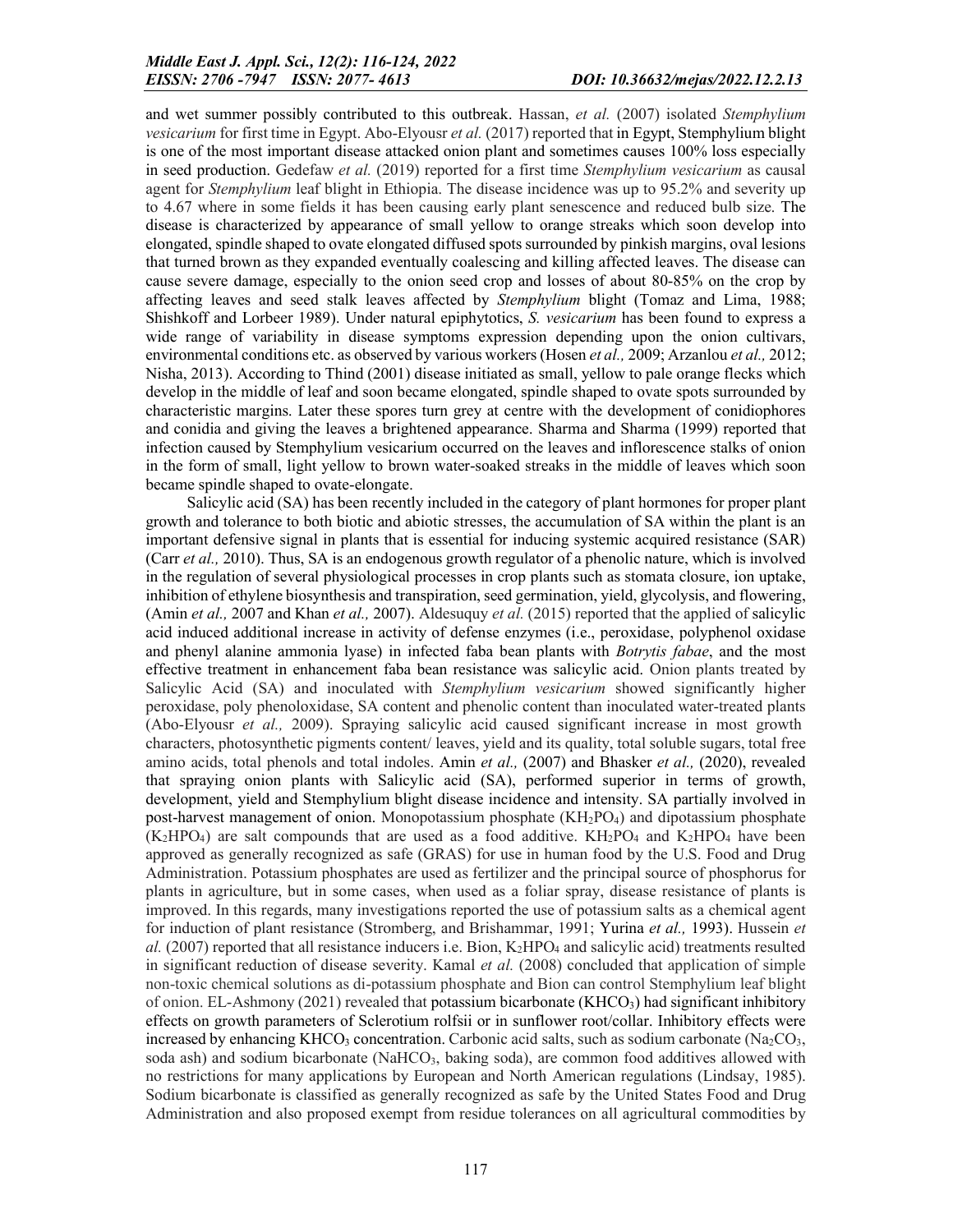the United States Environmental Protection Agency. Both sodium carbonate and sodium bicarbonate were listed as approved ingredients on products labeled "organic" as proposed by the United States Department of Agriculture. The antimicrobial activity of these compounds has been described in vitro (Corral *et al.,* 1988), first described for sodium bicarbonate to control postharvest green and blue molds of citrus was by Barger in 1928 (Barger, 1928). Both salts can be useful tools to manage postharvest decay because they are inexpensive, readily available, and can be used with a minimal risk of injury to the fruit (Smilanick *et al.,* 1999). The most effective chemicals used to control lettuce foliar diseases were sodium carbonate, ammonium sulfate, calcium chloride and potassium dibasic phosphate that decreased leaf spot severity. Sodium carbonate had a higher inhibiting activity against foliar diseases of lettuces. Muhanna and Elwan (2020). Chi and Anh (2019) found that sodium bicarbonate, and apple cider vinegar (ACV) completely inhibited the growth of *Colletotrichum musae*, causal agent of postharvest anthracnose of Banana fruits *in vitro* but they failed to control the anthracnose disease development on treated fruits compared to untreated fruits (control) *in vivo*.

The aim of this study evaluation of Salicylic acid (SA), Potassium phosphate dibasic (PD) as inducers for (SAR), Sodium bicarbonate (SBC), Potassium carbonate (PC), Sodium carbonate (SC) salts was studied on reducing the incidence and severity of natural infection of Stemphylium leaf blight with improving vegetative growth of onion.

## 2. Materials and Methods

#### 2.1. Effect of SAR inducers and salts on Stemphylium leaf blight disease under field conditions

Onion is a winter vegetable crop. The planting dates differ according to the cultivation area. This research was conducted in the Beni-Suef governorate. The planting was carried out with seedlings of the Giza white variety, and the planting date was in the middle of October for two growing seasons 2020/2021 and 2021/2022, with all the recommended agricultural practices. The seedlings were planted around the drip irrigation line 10cm. between the seedlings. The experiment was conducted to study the effect of some fungicides alternatives to reduce the incidence and severity of natural infection of *Stemphylium* blight. The experiment was designed with five spray treatments (1- Salicylic acid (SA)  $C_7H_6O_3$ ; 2- Potassium phosphate dibasic (PD) K<sub>2</sub>HPO<sub>4</sub>; 3- Sodium bicarbonate (SBC) NaHCO<sub>3</sub>; 4-Potassium carbonate (PC)  $K_2CO_3$ ; 5- Sodium carbonate (SC)  $Na_2CO_3$ ). Spraying was carried out with a concentration of 0.5g/liter of water, for all materials and each treatment was applied in 3 replicates, in addition to the control treatment in which no spraying materials were used. All materials used in the spray were purchased from Al-Gomhoria Company for medicines and medical supplies. The treatments were sprayed 4 times, the first treatment was after 30 days of transferring the seedlings to the field then every 15 days, and the infection rate was estimated as soon as the symptoms of infection appeared, the ratio of infection was estimated by calculating the number of infected plants in relation to the total number of plants grown in each treatment, and the severity of the infection is also estimated based on the scale by Mishra and Singh (2019) as follow:

- 0 No disease symptom
- 1 A few spots towards tip covering 10 percent leaf area
- 2 Several purplish brown patches covering up to 20 percent of leaf area
- 3 Several patches with paler outer zone covering up to 40 percent leaf area
- 4 Leaf streaks covering up to 75 percent leaf area or breaking of the leaves from center
- 5 Complete drying of the leaves or breaking of leaves from center

The plants were uprooted three days after the last spray. To find out the effect of spraying with treatments on the rate of plant growth and the percentage of some components inside the plant that are affected by infection or related to the plant's resistance to infection. Measurements of vegetative growth (Plant height, leaf length, bulb length, plant weight, leaf weight, bulb weight, number of leaves/plant), the percentage of peroxidase and catalase enzymes activity in leaves were measured.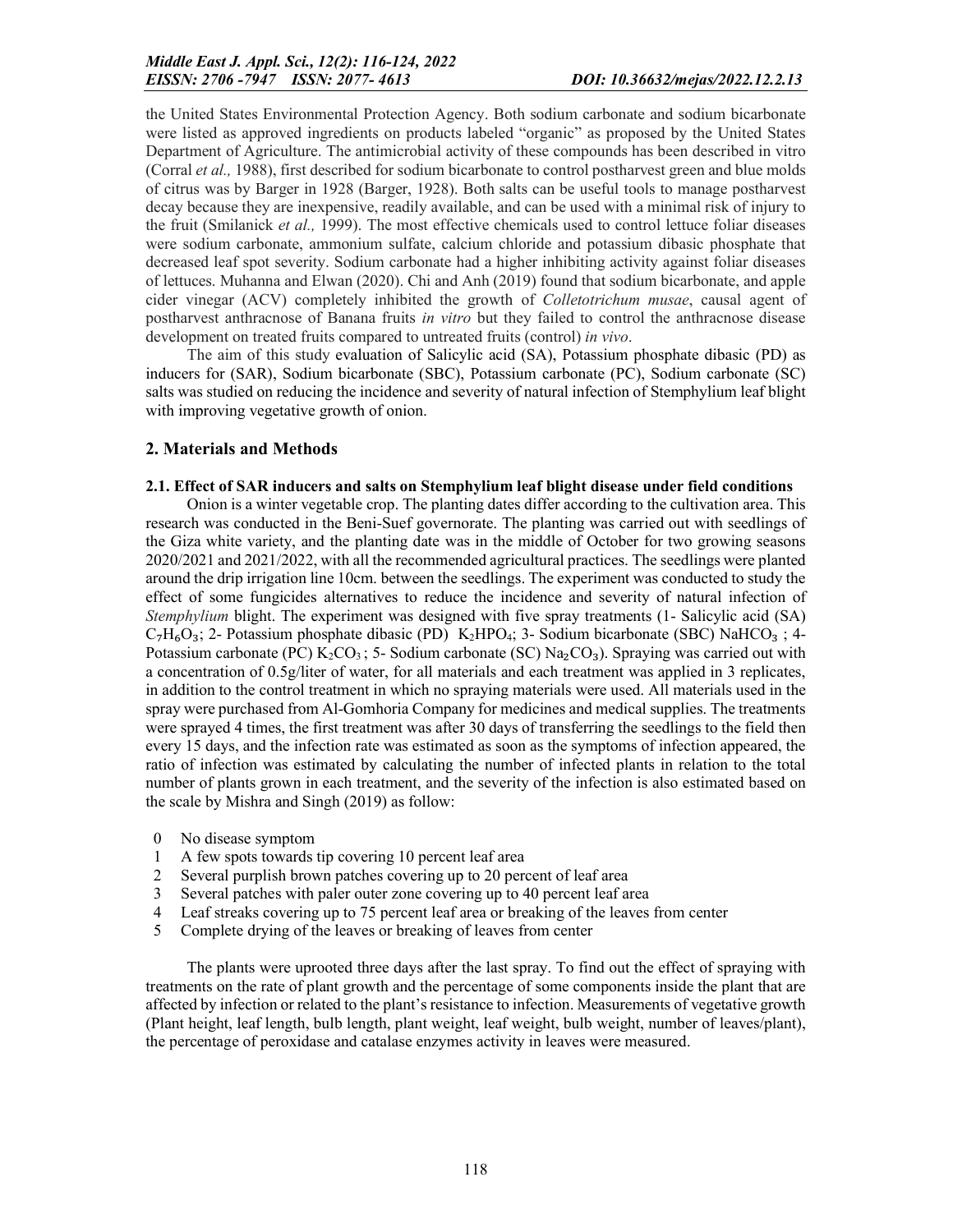### 2.2. Enzyme assays

#### 2.2.1. Peroxidase (PO)

Assay (based on the oxidation of pyrogallol to purpurogallin in the presence of H2O2) was determined according to the method described by Allam and Hollis (1972). The reaction mixture contained 0.5 mL of 0.1 M potassium phosphate buffer solution at pH 7.0;0.3 mL enzyme extract; 0.3 mL 0.05M pyrogallol and 0.1 ml 1.0% H2O2. The mixture was completed with distilled water up to 3 ml. Enzyme extract was replaced by distilled water in the control blank cuvette. The absorbance of 1 mL was recorded, and peroxidase activity was expressed as the change in absorbance at 425nm /15 minute/gram fresh weight.

### 2.2.2. Catalase (CAT)

Activity is measured spectrophotometrically using the method with ammonium molybdate (Goth 1991). The reaction mixture consisted of 65 mM H2O2, phosphate buffer, and enzyme extract was incubated at 37 ◦C for 1 min. By adding the 32.4 Mm, ammonium molybdate, the reaction was stopped and the complex of molybdate and H2O2 was measured against blank at 405 nm. One unit of CAT is the amount of enzyme that decomposes  $1 \mu M$  of H2O2 per minute; CAT activity is expressed as U mg−1of protein.

#### 2.3. Data analyses

The experimental data was statistically analyzed by costat version 2.

#### 3. Results and Discussion

#### 3.1. Effect of SAR inducers and salts on diseases incidence and severity of Onion

Stemphylium blight caused by *S. vesicarium* is one of the most destructive fungal diseases in allium species due to its host range among different crops and the wide range of variability in disease symptoms expression depending upon cultivars, and environmental conditions. To evaluate the effect of foliar spraying with treatments on disease incidence and severity.

Data in table (1) showed significant differences between treatments in reducing both diseases incidence (DI) and diseases severity (DS) in compared with control, the natural infection in S2 (58 DI and 3.7 DS) was higher than S1 (49 DI and 3 DS), while results of the treatments were better in second season than the first in reducing both DI and DS. Salicylic acid (SA) was the superior treatment in reducing DI (23, 21) and DS (1 and 1.3) in both seasons respectively, followed with Potassium Phosphate Dibasic (PD; DI; 27, 25) and DS (1.3 and 1.7) for S1 and S2. (PC) and (SC) respectively gave moderate effect in decreasing both DI and DS in the two seasons, while (SBE) resulted the lowest effect in reducing DI and DS with significant differences with control DI (42.7,39), DS ( 2,2.3) in both growing seasons.

| <b>Treatment</b>            | DI%  |                | DS   |                               |  |
|-----------------------------|------|----------------|------|-------------------------------|--|
|                             | S1   | S <sub>2</sub> | S1   | S <sub>2</sub>                |  |
| Salicylic acid              | 23   | 21             |      | 1.3                           |  |
| Potassium phosphate dibasic | 27   | 25             | 1.3  | 1.7                           |  |
| Potassium carbonate         | 30.3 | 28             | 1.7  | $\mathfrak{D}_{\mathfrak{p}}$ |  |
| Sodium bicarbonate          | 42.7 | 39             | 2.3  | 2.7                           |  |
| Sodium carbonate            | 32   | 31             | 2    | 2.3                           |  |
| control                     | 49   | 58             |      | 3.7                           |  |
| $LSD$ 5%                    | 2.02 | 1.8            | 0.64 | 0.98                          |  |

Table 1: Effect of spraying with (SA), (PD), (SBE), (PC), and (SC), on (DI) Percentage and (DS)

#### 3.2. Effect of SAR inducers and salts on vegetative growth of Onion

The results in Table 2 indicate that the treatments had a significant effect on the vegetative growth rates of plants, and the differences were significant between the treatments and the untreated control.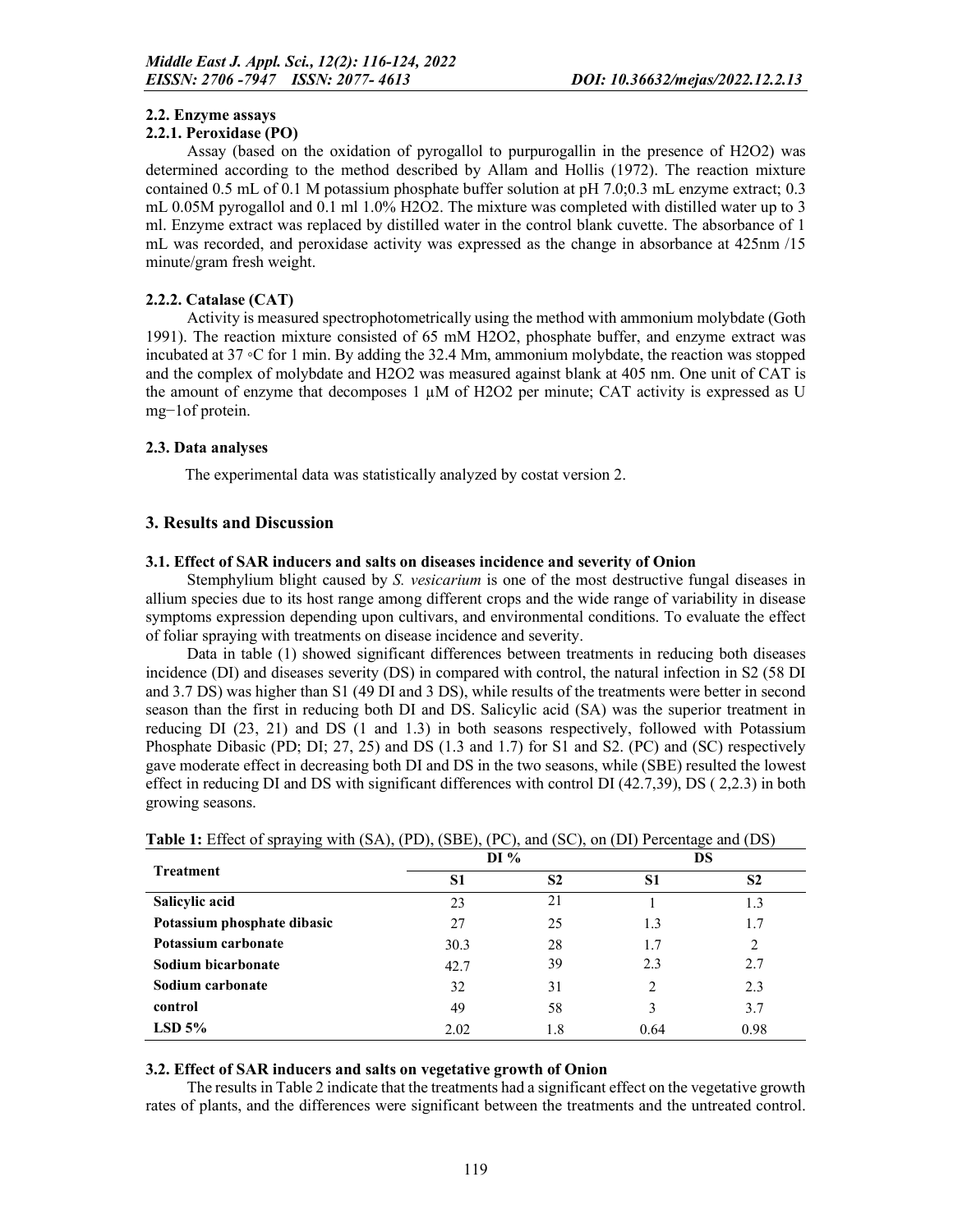Salicylic acid was the most effective in increasing all growth rates than the control, followed by the treatment with Potassium phosphate dibasic, then potassium carbonate and sodium carbonate, also the treatment with sodium bicarbonate was the lowest effective treatment on growth rates relative to the treatment. It was noticed that no difference between the treatment with Potassium phosphate and potassium carbonate in the plants height (plant height 77.8 cm, leaf height 66.8 cm, and bulb height 10.67 cm) for PD while the results recoded (plant height 76 cm, leaf height 66.3 cm and bulb height 10 cm) also the obtained results showed no significant differences between the treatment with Potassium carbonate and Sodium bicarbonate in bulb height (10 cm and 9.33 cm) also between Sodium bicarbonate and Sodium carbonate in leaf weight (61.67 cm and 62 cm).

| J<br>Vegetative growth<br><b>Treatment</b> | Total<br>weight<br>(g) | Leaf<br>weight<br>(g) | <b>Bulb</b><br>weight<br>(g) | Leaf<br>no. | <b>Total</b><br>plant<br>height<br>(c <sub>m</sub> ) | Leaf<br>height<br>(c <sub>m</sub> ) | <b>Bulb</b><br>height<br>(cm) |
|--------------------------------------------|------------------------|-----------------------|------------------------------|-------------|------------------------------------------------------|-------------------------------------|-------------------------------|
| Salicylic acid                             | 117                    | 77                    | 40                           | 11.7        | 78.5                                                 | 67                                  | 11.3                          |
| Potassium phosphate dibasic                | 112                    | 75                    | 36                           | 10.7        | 77.8                                                 | 66.8                                | 10.7                          |
| Potassium carbonate                        | 96                     | 67                    | 28.8                         | 9.3         | 76                                                   | 66.3                                | 10                            |
| Sodium bicarbonate                         | 86.3                   | 61.7                  | 22.7                         | 7.3         | 68.5                                                 | 59.2                                | 9.3                           |
| Sodium carbonate                           | 93                     | 62                    | 31                           | 8.3         | 74                                                   | 65.7                                | 8.3                           |
| Control                                    | 74                     | 51.7                  | 23                           | 5.7         | 62                                                   | 56                                  | 6                             |
| $LSD$ 5%                                   | 1.8                    | 0.9                   | 2.9                          | 0.9         | 1.6                                                  | 1.7                                 |                               |

Table 2: Effect of spraying with SA, PD, SBE, PC and SC, on vegetative growth of onion plants as average of combined data over two seasons.

Field experiments were conducted to study the effect of some alternatives to fungicides where the obtained results showed noticeable superiority of these alternatives in reducing the severity and incidence of natural infection of Stemphylium blight and significant increasing in vegetative growth for untreated plants, which gives an advantage in use over fungicides. Where the results of using Salicylic acid showed significantly differed than control and the other treatments in reducing the incidence and severity of infection, as well as an increase in vegetative growth, these effects may be due to it is recently included in the category of plant growth hormones, as an important signal molecule belonging to an extra ordinary diverse group of plant phenolic compound synthesized under different biotic stresses, on other hand (SA) is distributed in wide range of plant species and act as a defensive signal that is essential for elicitor triggered immunity and the establishment of Systematic Acquired Resistance (SAR) by inducing particular enzymes involved in biosynthetic reactions (Vlot *et al.,* 2009; Bideshki and Arvin, 2010; Carr *et al.,* 2010), while Koo *et al.* (2020) found that, salicylic acid (SA) indeed is a key plant hormone regulating plant immunity. In addition, SA can regulate many different responses, such as tolerance to abiotic stress, plant growth and development, and soil microbiome. The data in combatable with Hussein *et al.*, (2007) where they reported that, salicylic acid treatments resulted in significant reduction of Stemphylium blight severity. Also Bhasker *et al.* (2020) revealed that, spraying onion plants with Salicylic acid performed superior in terms of growth, development, yield and Stemphylium blight disease incidence and intensity, in the same line, Aldesuquy *et al.* (2015) reported that salicylic acid was the most effective treatment in enhancement faba bean resistance to *Botrytis fabae.* As explained by Mohamed, and Amer, (2014) that, soaking seeds in salicylic acid significantly decreased both damping-off and root rot of squash and cantaloupe.

Phosphates are used as fertilizer and it is the principal source of phosphorus for plants in agriculture, but in some cases, when used as a foliar spray, disease resistance of plants was improved. In this study Potassium phosphate dibasic  $(K_2HPO_4)$  gave good results in decreasing both DI and DS of Stemphylium blight and increasing all vegetative growth in comparing with other treatments and control, this results in agree with Muhanna and Elwan, (2020) where they reported that, Potassium dibasic phosphate inhibited mycelial growth of *Alternaria alternate*, *Helminthosporium sp*., *Stemphylium botryosum*, and *Curvularia lunata* isolated from lettuce to less extent. Also potassium dibasic phosphate decreased severity of lettuces leaf spot. Arslan (2015) was evaluated antifungal activity of monopotassium phosphate  $(KH_2PO_4)$  and dipotassium phosphate  $(K_2HPO_4)$  as possible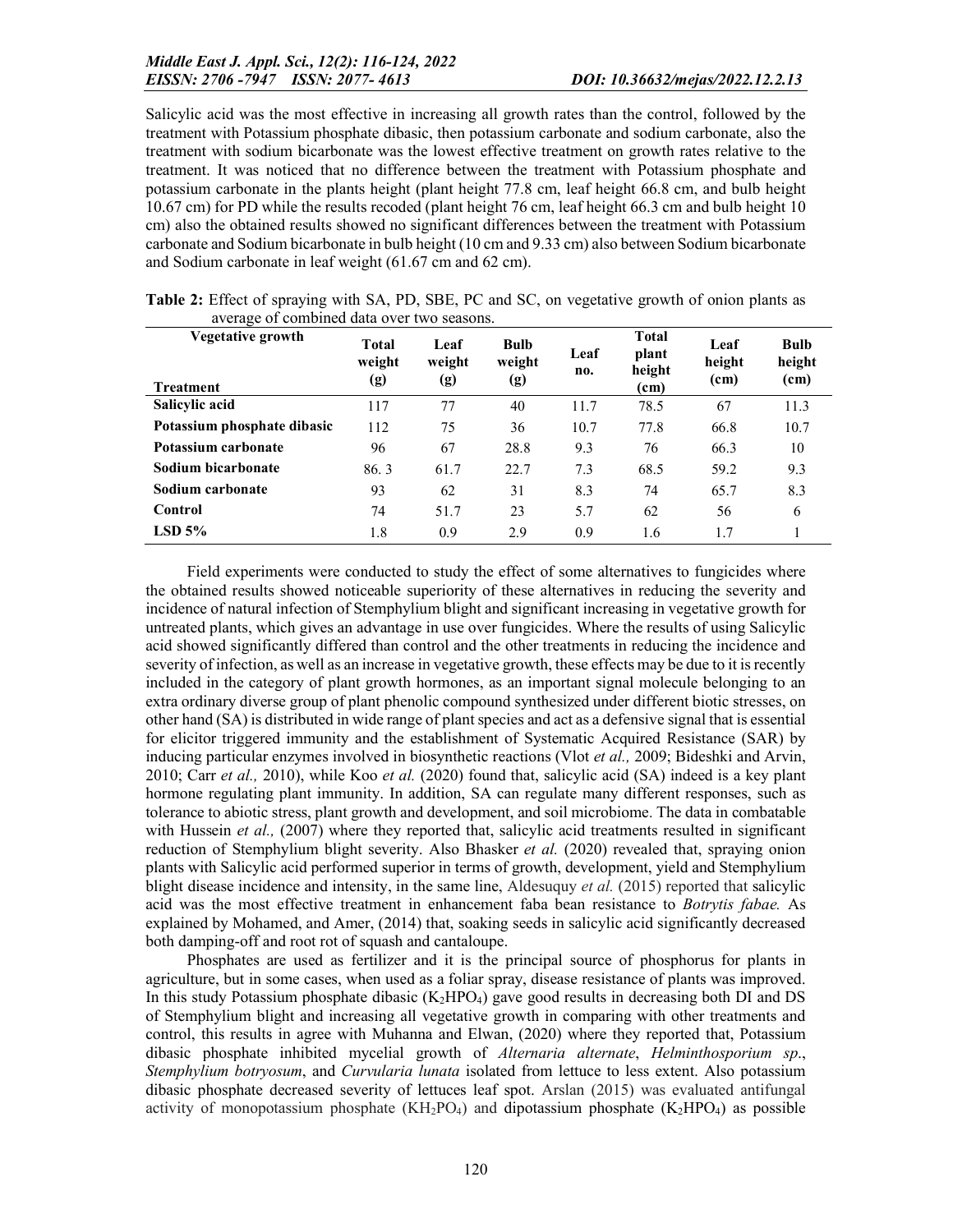alternatives to synthetic fungicides for control phytopathogenic fungi. The percentage of mycelial growth inhibition ranged from 0 to 100% for  $K_2HPO_4$ , The obtained data suggested that  $KH_2PO_4$  and K2HPO4 should be used as a protective fungicide, and could become natural alternatives to synthetic fungicides for control of phytopathogenic fungi. In the same trend, using Carbonate and bicarbonate salts in this study significantly decreasing both DI and DS of natural infection with Stemphylium blight in comparison with control and increasing vegetative growth than control plants. These results harmonious with (Zaman *et al.,* 2019) who suggested that, potassium, sodium and calcium salts have significant effects on yield and quality of many vegetables and fruits parallel with its effects as an alternative of fungicides. Also Gomaa *et al.,* (2021) who found that, calcium carbonate, potassium and sodium bicarbonate salts increased the vegetative growth characters on onion plants. Abd-El-Kareem (2007) indicated that, the most effective treatments were potassium or sodium bicarbonate which reduced the early blight incidence in potato plants under green house and field conditions on other hand Chitinase activity was increased in potato plants treated with both salts.

#### 3.3. Effect of tested SAR inducers and salts on peroxidase and catalase

The catalase and peroxidase levels in onion plants after treatment with Salicylic acid (SA), Potassium phosphate dibasic (PD) as systemic acquired resistance inducers, Sodium bicarbonate (SBC), Potassium carbonate (PC), Sodium carbonate (SC) were determined. As seen in Figure 1, catalase and peroxidase concentrations were affected by all tested salts and inducers significantly. Peroxidase concentrations were recorded 1.31 with salicylic acid compared with control (7.64), while catalase enzyme was recorded 0.84 in compared with control (8.58). the obtained data were agreed with Mahmoud *et al.,* 2006 who reported that, Salicylic acid recorded highest content of phenol compounds and highest increase of oxidative enzymes (peroxidase and polyphenoloxidase) activity in roots of peanut plants. Catalase plays an important role in plant resistance, and protecting cells from the toxic effects of H2O2 (Lebeda *et al.,* 2001), it was demonstrated that peroxidase and catalase play an important role as an active signaling molecule leading to different cellular responses (Kovalchuk, 2010) depending on the site of its production and also on the interaction between this ROS and specific hormones i.e., abscisic acid, auxins, ethylene, salicylic acid, nitric oxide, (Ślesak *et al.,* 2007).



Fig. 1: Effect of spraying with (SA), (PD), (SBE), (PC), and (SC), on Activity of peroxidase and catalase enzyme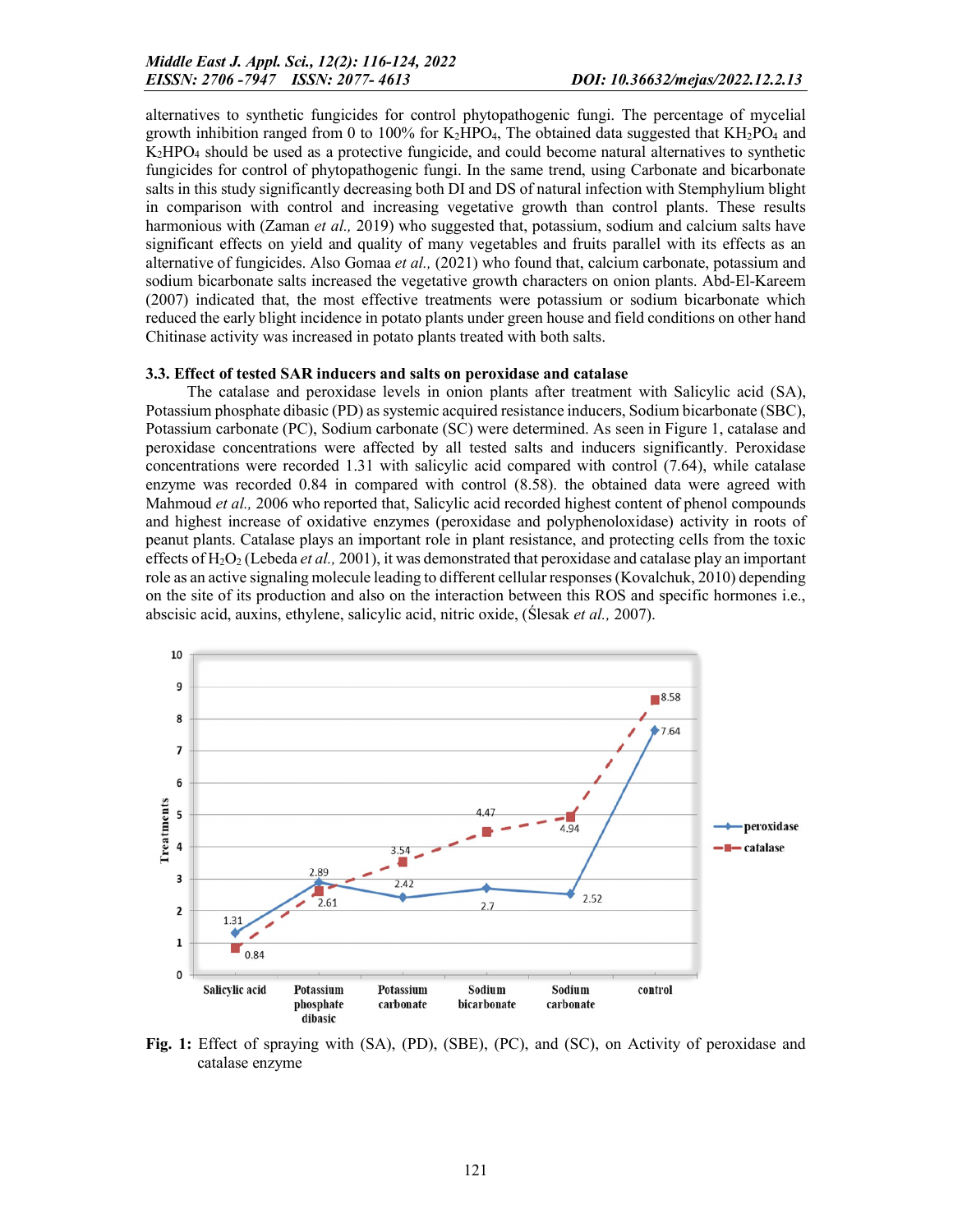## Conclusion

On the basis of the above findings of the present investigation the effects of Salicylic acid (SA), Potassium phosphate dibasic (PD) as systemic acquired resistance inducers, Sodium bicarbonate (SBC), Potassium carbonate (PC), Sodium carbonate (SC) salts on reducing the incidence and severity of natural infection of Stemphylium leaf blight with improving vegetative growth of onion were found positive and significant in both growing seasons. The maximum decreasing of disease severity and incidence was recorded with was recorded in treatment with Salicylic acid, where the vegetative growth rates of plants were also the maximum the same treatment when recorded 117g, 77g and 40g in Total weight, Leaf weight and Bulb weight respectively, while the results recorded 78.5 cm, 67 cm and 11.33 cm in total plant height , leaf height and bulb height respectively, which were statistically similar with other treatments in comparison with control. The obtained data from this study concluded that using the above treatments will be economic and ecofriendly alternatives in Stemphylium blight disease management.

### **References**

- Abd-El-Kareem, F., 2007. Potassium or sodium bicarbonate in combination with Nerol for controlling early blight disease of potato plants under laboratory, greenhouse and field conditions. Egypt. J. Phytopathol., 35(1): 73-86.
- Abo-Elyousr, K.A., M.A.M. Hussein, A.D.A. Allam, and M.H. Hassan, 2009. Salicylic acid induced systemic resistance on onion plants against *Stemphylium vesicarium*. Archives of Phytopathology and Plant Protection, 42(11): 1042-1050.
- Allam, A.I., and J.P. Hollis, 1972. Sulfide inhibition of oxidases in rice roots. Phytopathology, 62: 634- 639.
- Amin, A.A., EL-Sh. M. Rashad and H.M.H. EL-Abagy 2007. Physiological effect of indole 3 butyric acid and salicylic acid on growth, yield and chemical constituents of onion plants. J. of Applied Sci. Res., 3(11): 1554-1563.
- Arslan, U., 2015. Evaluation of antifungal activity of mono and dipotassium phosphates against phytopathogenic fungi. Fresenius Environmental Bulletin, 24(3): 810-816.
- Arzanlou, M., S. Khodaei, and A. Babai Ahari, 2012. Helianthus annuusas a natural host for *Stemphylium vesicarium* in Iran. Australasian Plant Disease Notes, 7: 167-170.
- Barger, W.R., 1928. Sodium bi-carbonate as a citrus fruit disinfectant. Calif. Citrogr. 13:164-174.
- Bideshki, A. and M.J. Arvin, 2010. Effect of salicylic acid (SA) and drought stress on growth bulb yield and allicin content of garlic (*Allium sativum*) in field. Plant Ecophysiology, 2:73-79.
- Carr, J.P., M.G. Lewsey and P. Palukaitis, 2010. Signaling in induced resistance. Advances in Virus. Research, 76: 57–121.
- Chi, K.J., and V.T.T. Anh, 2019. Effect of apple cider vinegar, baking soda and salt on growth of *Colletotrichum musae* and development of anthracnose disease on banana fruits. International Journal of Postharvest Technology and Innovation, 6(4): 239-256.
- Corral, L.G., L.S. Post, and T.J. Montville, 1988. Antimicrobial activity of sodium bicarbonate. J. Food Sci. 53:981-982.
- EL-Ashmony, R., 2021. Biological and chemical control of sunflower basal stem rot caused by Sclerotium rolfsii. Scientific Journal of Agricultural Sciences, 3(2): 195-203.
- Foster, J.M., 2018. Epidemiology and Management of Foliar Diseases in Asparagus (*Asparagus officinalis* L.). Doctoral Dissertation, University of Guelph, Ontario.
- Gedefaw, Y., A. Gezahegn, A. Fekadu, and Z. Mehari, 2019. First report of *Stemphylium vesicarium* causing onion Stemphylium leaf blight in Ethiopia. *Agricultural Sciences*, *10*(08): 1104.
- Gomaa, S.S., M. Salah, M.R. Hafez, and M.K.R. Agha, 2021. Effect of plant density and bicarbonate/ acrylamide nanocomposite foliar spray prepared by gamma radiation on onion yield and diseases incidence under Siwa conditions. Future J. Chem., 1: 1-12.
- Goth, L., 1991. A simple method for determination of serum catalase activity and revision of reference range. Clinica Chimica Acta, 196(2-3): 143-151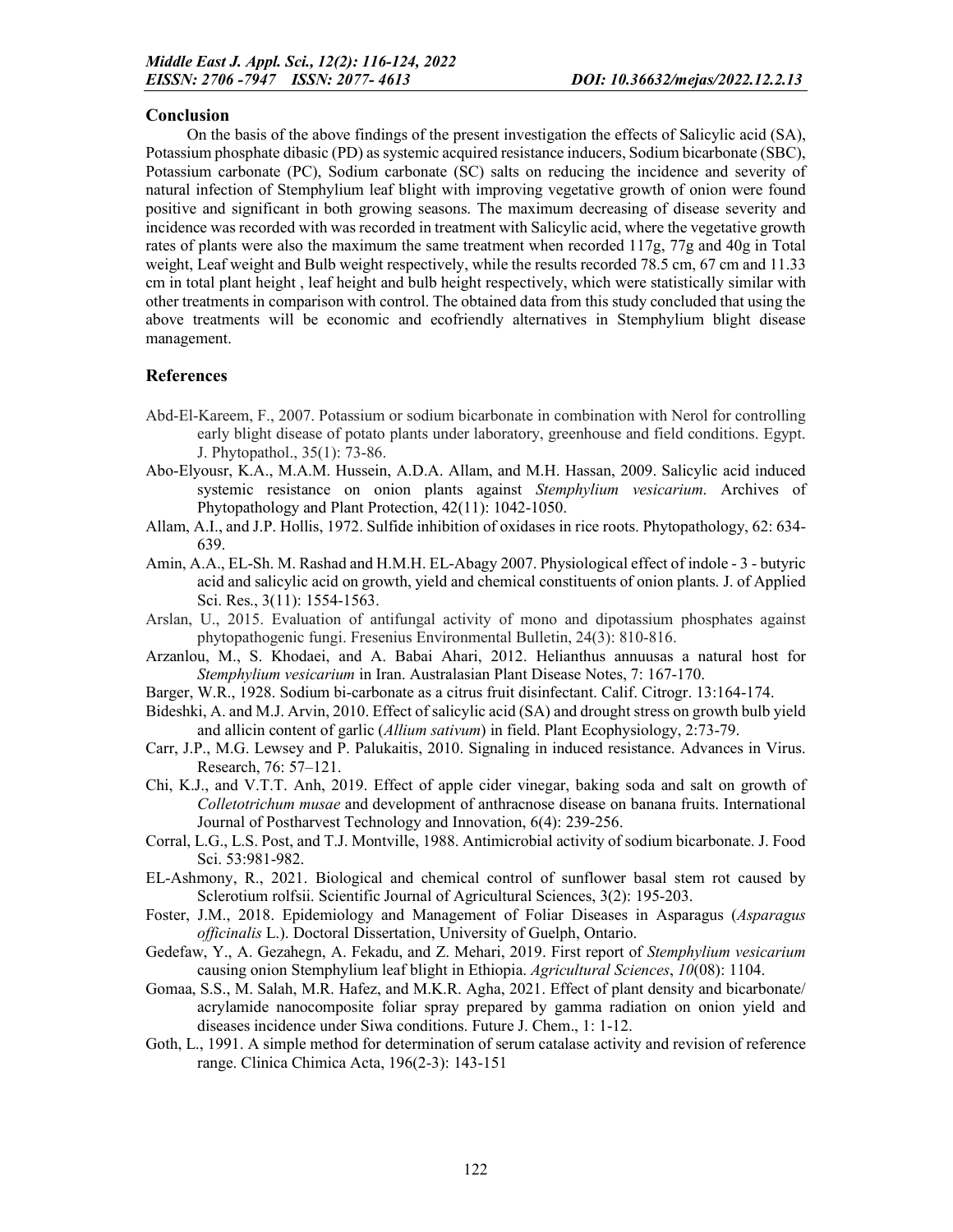- Hassan, M.H.A., A.D.A. Allam, K.A.M. Abo‐Elyousr, and M.A.M. Hussein, 2007. First report of stemphylium leaf blight of onion caused by *Stemphylium vesicarium* in Egypt. Plant Pathology, 56(4): 724 -724.
- Hussein, M.A.M., M.H.A. Hassan, A.D.A. Allam, and K.A.M. Abo-Elyousr, 2007. Management of Stemphylium blight of onion by using biological agents and resistance inducers. Egypt. J. Phytopathol., 35(1): 49-60.
- Kamal, A.E.A., H. Mohamed, A.A. Aly, and H.A. Mohamed, 2008. Enhanced onion resistance against stemphylium leaf blight disease, caused by *Stemphylium vesicarium*, by di-potassium phosphate and benzothiadiazole treatments. The Plant Pathology Journal, 24(2): 171-177.
- Khan, A.A., M. Zubair; A. Bari and F. Maula, 2007. Response of onion (*Allium cepa*, L.) growth and yield to different levels of nitrogen and zinc in swat valley. Sarhad Journal of Agriculture, 23(4): 933-936.
- Köhl, J., B. Groenenboom-de Haas, H. Goossen-van de Geijn, A. Speksnijder, P. Kastelein, S. de Hoog, and B.G. van den Ende, 2008. Pathogenicity of *Stemphylium vesicarium* from Different Hosts Causing Brown Spot in Pear. European Journal of Plant Pathology, 124: 151-162. https://doi.org/10.1007/s10658-008-9402-2
- Koo, Y.M., A.Y. Heo, and H.W. Choi, 2020. Salicylic acid as a safe plant protector and growth regulator. The plant pathology journal, 36(1): 1.
- Kovalchuk, I., 2010. Multiple roles of radicals in plants. In: Gupta S.D., editor. Reactive Oxygen Species and Antioxidants in Higher Plants. 1st ed. CRC Press; New York, NY, USA. 31–44.
- Lebeda, A., M. Luhová, M. Sedlářová, and D. Jančová, 2001. The role of enzymes in plant-fungal pathogens interactions. Journal of Plant Diseases and Protection, Stuttgart, 108(1): 89-111.
- Lindsay, R.C., 1985. Food additives. Chapter 10 in: Food Chemistry. O. R. Fennema, ed. Marcel Decker, Inc., New York.
- Llorente, I. and E. Montesinos, 2006. Brown Spot of Pear: An Emerging Disease of Economic Importance in Europe. Plant Disease, 90: 1368-1375.
- Mahmoud, E., S.Y. Shokri, and Z.N. Hussin, 2006. Induction of resistance in peanut plants against root rot diseases under greenhouse conditions by some chemical inducers. Journal of Plant Production, 31(6): 3511-3524.
- Mishra, B., and R.P. Singh, 2019. Reaction of Onion Varieties to Stemphylium Blight (*Stemphylium vesicarium*). Int. J. Curr. Microbiol. Appl. Sci. 8: 1875-1880.
- Mohamed, G., and S. Amer, 2014. Application of salicylic acid and some fungicides as seed treatment for controlling damping-off and root rot diseases of squash and cantaloupe plants under field conditions. Journal of Plant Protection and Pathology, 5(12): 1025-1043.
- Muhanna, N.A., and S. E. Elwan, 2020. Salts as controlling agents of lettuce leaf spot diseases. Zagazig Journal of Agricultural Research, 47(1): 119-133.
- Sharma, R.C. and S. Sharma, 1999. Stemphylium leaf blight and stalk rot. In: Diseases of Horticultural Crops-Vegetables, Ornamentals and Mushrooms (Eds. L. R. Verma and R.C. Sharma). Indus Publishing Company, New Delhi, 356-357.
- Ślesak, I., M. Libik, B. Karpinska, S. Karpinski, and Z. Miszalski 2007. The role of hydrogen peroxide in regulation of plant metabolism and cellular signalling in response to environmental stresses. Acta Biochim. Pol. 54:39–50.
- Slimestad, R., T. Fossen, and Vangenlm, 2007. Onions. A source of unique dietry flavonoides. Journal of Agriculture and Food Chemistry, 55: 24-34.
- Stricker, S., 2021. *Improving Integrated Pest Management of Stemphylium Leaf Blight of Onion* (Doctoral dissertation, University of Guelph).
- Stromberg, A. and S. Brishammar, 1991. Induction of systemic resistance in potato (Solanum tuberosum L.) plants to late blight by local treatment with Phytophthora infestans, Phytophthora cryptogea or dipotassium phosphate. Potato Res. 34: 219-225.
- Suheri, H. and T.Y. Price, 2000. Stemphylium Leaf Blight of Garlic (*Allium sativum*) in Australia. Australasian Plant Pathology, 29: 192-199.https://doi.org/10.1071/AP00034
- Thind, T.S., 2001. Symptoms and disease epidemiology of stemphylium blight. In: Disease of Fruits and Vegetables and their Management. Kalyani Publishers, Ludhiana, India, 307-308.
- Tomaz, I. and A. Lima, 1988. An important disease of onion caused by *Stemphylium vesicarium* {(Wallr.) Simmons} in Portugal. Horticultural Abstracts, 68: 618.